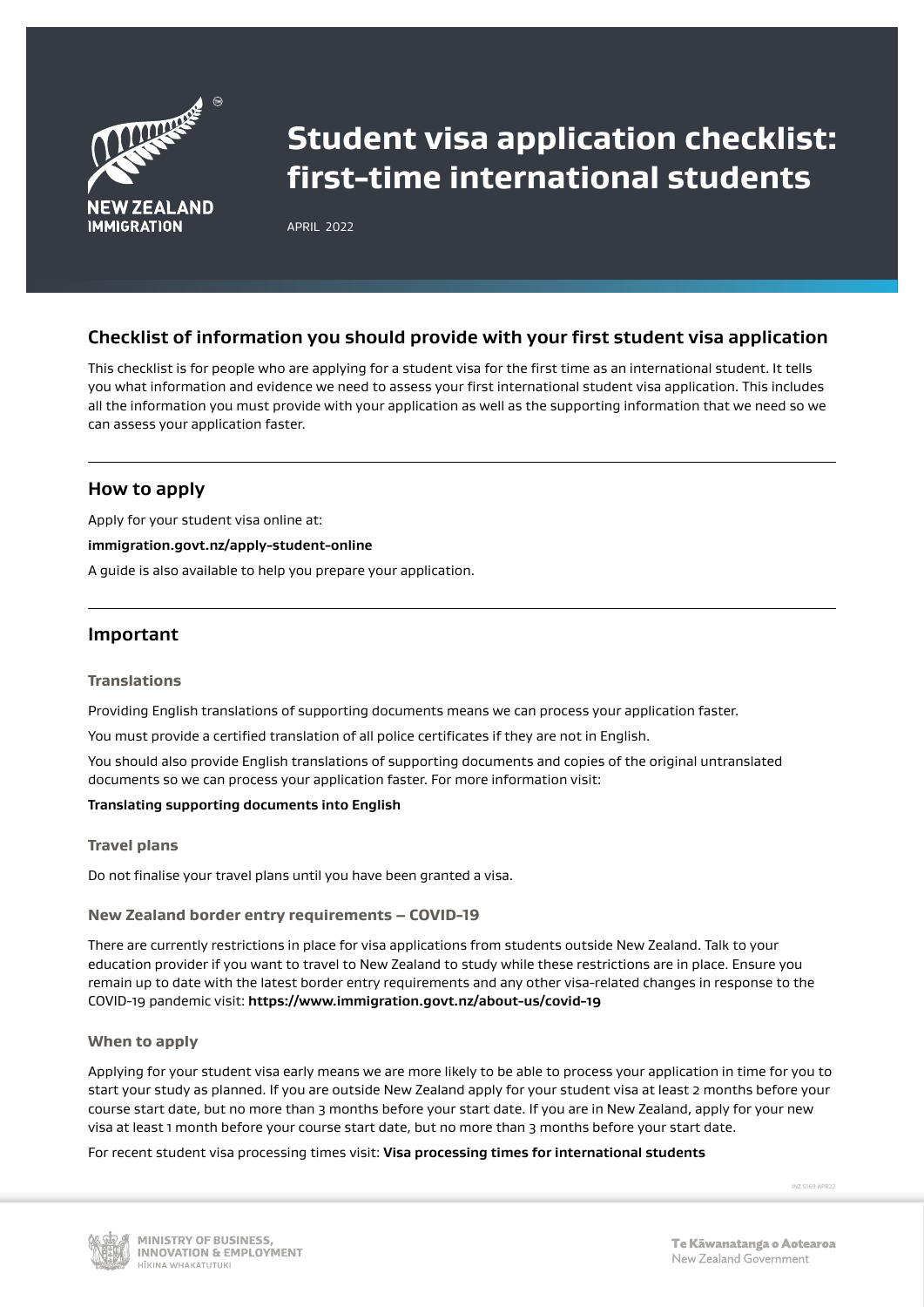# **Information we need**

You must provide the following information with your application.



2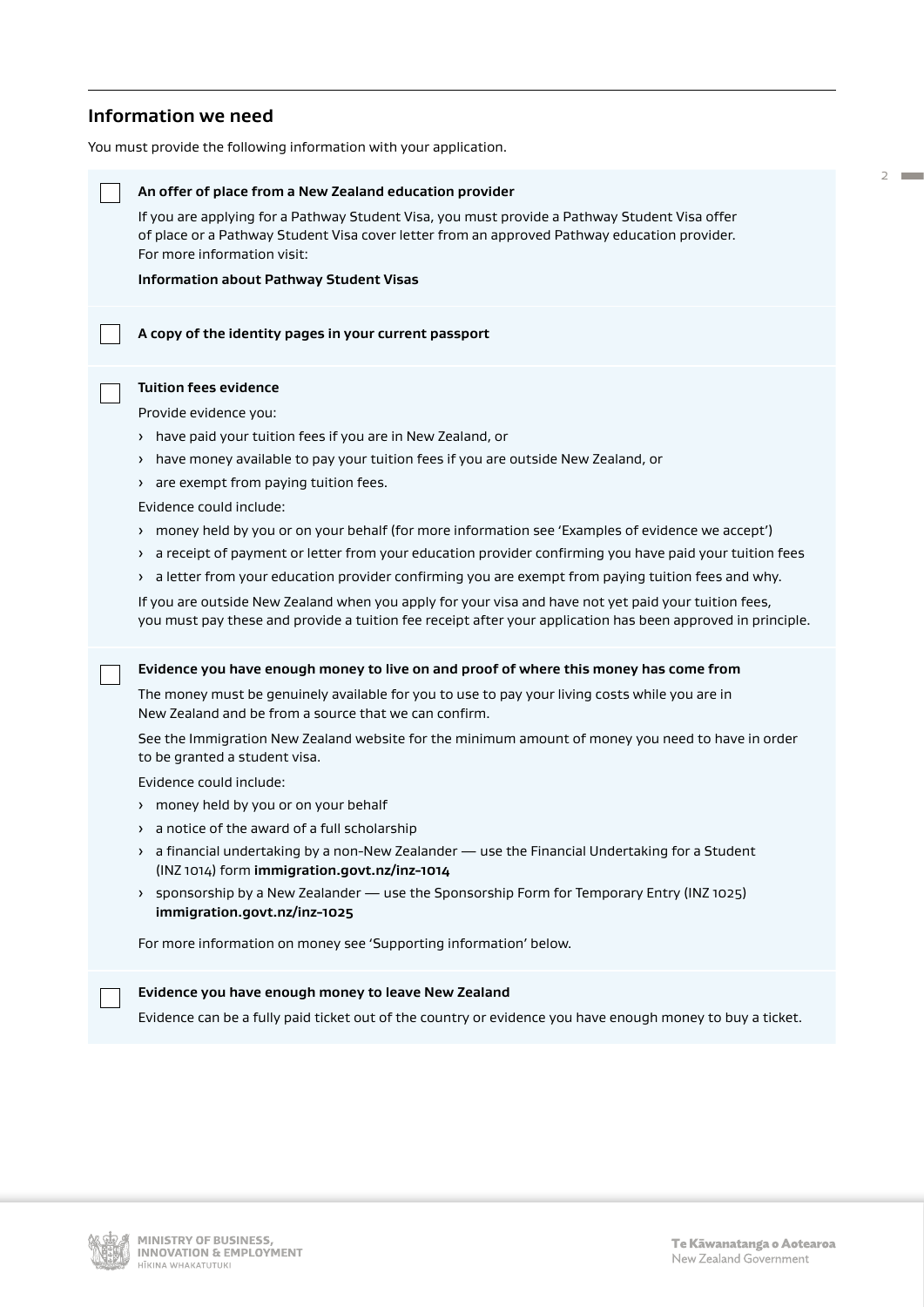| Evidence of your health and character |  |  |
|---------------------------------------|--|--|
|---------------------------------------|--|--|

Depending on how long you plan to stay in New Zealand and the countries you have previously spent time in, you may also need to:

- › visit a panel physician for a chest X-ray or a medical examination to show that you are healthy. To find out if you need to do this visit: **[immigration.govt.nz/xray-or-medical-exam](http://www.immigration.govt.nz/xray-or-medical-exam)**
- › provide a police certificate (or certificates) and a certified translation if it is not in English — to show you are of good character. To find out if you need to provide this visit: **[immigration.govt.nz/who-provides-police-cert](http://www.immigration.govt.nz/who-provides-police-cert)**

# **Supporting information**

We strongly recommend you provide the following supporting information with your visa application. It will help us make the decision faster, and will assist us in determining whether we can consider that you:

- › are a genuine applicant
- › are not likely to stay in New Zealand for longer than your visa allows or breach the conditions of your visa
- › will leave New Zealand if you cannot get another visa.

A cover letter or statement of purpose that explains why you want to study in New Zealand and provides information about yourself.

It should include:

- › an outline of your study plans
- › an idea of what you want to do once you have finished your study
- › the reasons why you chose this education provider and course
- › details of what education and training you have completed in the past or are currently completing
- › information about what you were doing during any gaps in your recent education or work history
- › details of how you are paying for your study, including:
	- a summary of the evidence you are providing with your application and where this money has come from. It must show that this money is genuinely available for you to use while you are in New Zealand
	- a payment plan showing how you will pay for your future years if you plan to study in New Zealand for longer than one year.
- › If you are supported by a financial guarantor, explain how you are related to them

A copy of each page of your current passport with a visa label, exit stamp, entry stamp, or cancellation stamp on it. If these are in a previous passport, provide copies from that passport. If your travel has only been recorded electronically, provide a summary of your international travel history.

A copy of any letters you have received for declined visa applications for other countries and the reasons why you were declined.

Evidence to support what you have told us in your application and cover letter or statement of purpose. Examples follow.

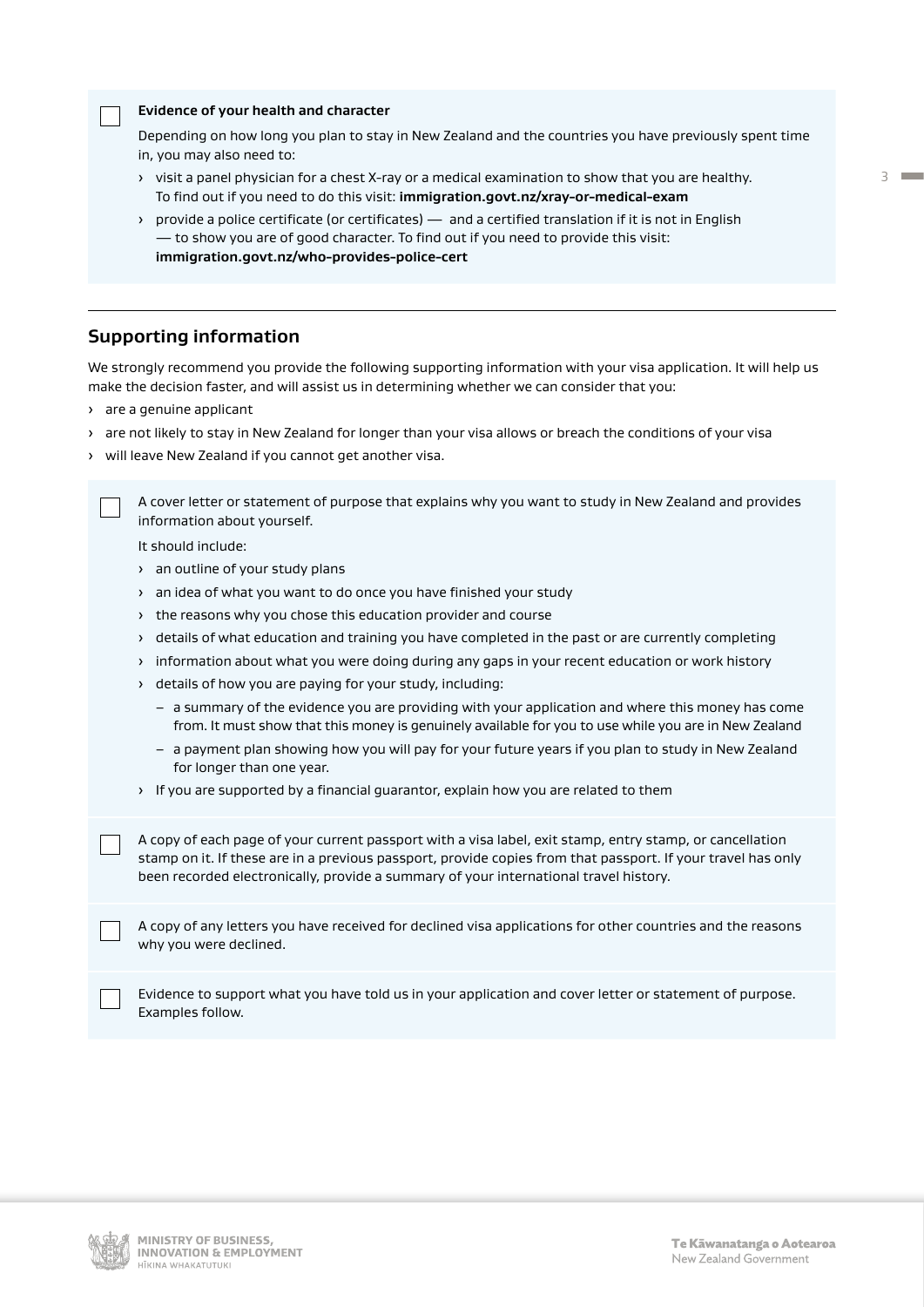# **Examples of evidence we accept**

Please provide copies not originals.

**Note:** We must be able to confirm all the evidence that you provide. We may request additional information from you during the assessment process.

## **Evidence of your education and training**

Evidence could include:

- › a qualification certificate
- › an academic transcript
- › confirmation of current enrolment
- › confirmation of online learning attendance and progress, if you have studied with a New Zealand provider while you have been outside New Zealand (for example, remote delivery).

#### **Evidence of your work and employment history**

Evidence could include:

- › an employment contract or letter from your employer that includes your job responsibilities
- › salary slips
- › salary deposits shown on bank statements
- › income tax returns.

#### **Evidence that you have money available**

The money to support your first year of study (or first course if it is less than 1 year) must be readily available.

For example, cash in bank accounts that you are able to use to support yourself while you are in New Zealand.

Evidence could include:

- › bank statements for the past 6 months. If they show any large deposits, or if you opened the bank account recently, explain where this money has come from and provide supporting evidence such as evidence to show the transfer of money from one bank account into another or that you have sold one of your assets
- › certificates for fixed deposits that have been held for at least 6 months
- › an education loan sanction letter from a nationalised or multi-national bank
- › income from employment like a letter from your employer that confirms the position you hold, the length of your employment, and the amount you are paid
- › tax returns showing income and saving patterns
- › stock transaction reports
- › sale of property agreements
- › recent business tax returns and bank statements if you are self-employed
- › evidence that shows you own any assets you get income from, like a rental property such as tax payments on income.

**Note:** While we recommend six months history, an Immigration Officer may ask to see more or less.

**Note:** If you are from China, Hong Kong, Macau, India, Nepal, Pakistan, Republic of Korea, Sri Lanka or Vietnam, also include evidence listed below.



 $44.44$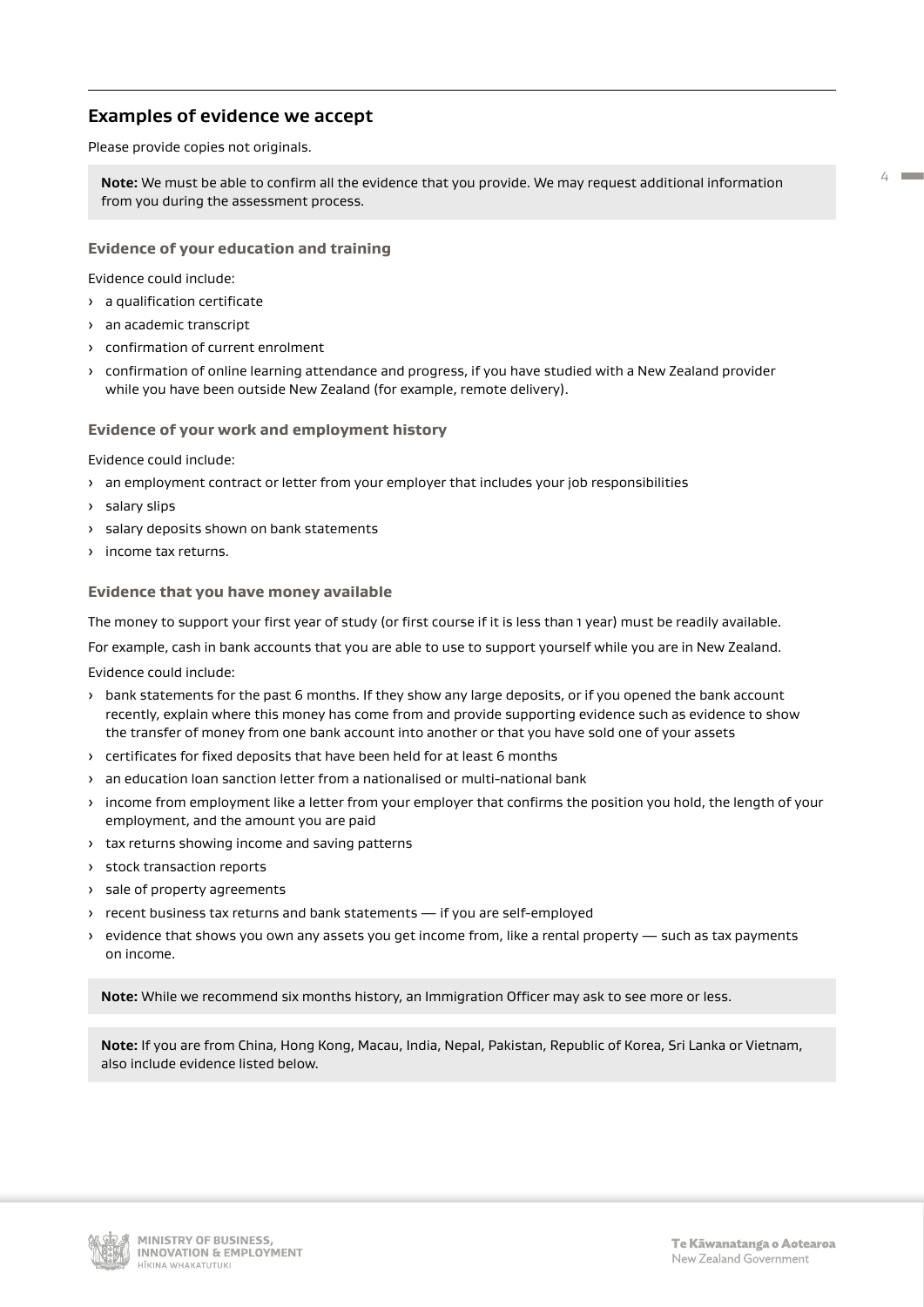#### **Evidence of your financial guarantor's identity and relationship to you if relevant, such as:**

- › copies of the identity pages in their passport, their birth certificate, or national identity document
- › government issued relationship certificates, citizenship certificates, household books, marriage certificates.

**Note:** We may only accept a financial guarantor if they are your immediate family member (wife or husband, parents, brothers, sisters, grandparents, parents-in-law), and you can prove your relationship to them. We only allow one sponsor or guarantor.

**Evidence of your English language ability — if your study has an English level entry requirement:**

› the same evidence that you provided to your intended education provider to show you meet the English language requirements for enrolment in your planned course.

**Note:** If the evidence is a test result from the Pearson Test of English (PTE), we will need access to confirm your result.

# **Extra information and evidence we need from some applicants**

If you come from China, Hong Kong, Macau, India, Nepal, Pakistan, Republic of Korea, Sri Lanka or Vietnam, we recommend you provide the following evidence with your application. Please provide copies not originals.

**Note:** We must be able to confirm all the evidence that you provide.

## Ɣ CHINA

**Evidence of identity** 

- › Chinese identity card
- › Household registration book (Hukou).

#### **Supplementary form**

If you are not applying online, and you are aged 17 years or over, you must include a completed Supplementary Form for Chinese Visitors, Students and Workers (INZ 1027).

## **[immigration.govt.nz/inz-1027](http://www.immigration.govt.nz/inz-1027)**

## **E HONG KONG OR MACAU**

**Evidence of identity** 

Hong Kong or Macau identity card.

#### **Supplementary form**

If you are not applying online, and you are 17 years or over, you must include a completed Supplementary Form for Hong Kong and Macau Visitors, Students and Workers (INZ 1220).

#### **[immigration.govt.nz/inz-1220](http://www.immigration.govt.nz/inz-1220)**

## Ɣ INDIA

#### **Evidence of identity**

Pan Card or Aadhar Card.

**Note:** We do not accept Voter ID, Ration Card, academic documents or driving licenses as evidence of identity.

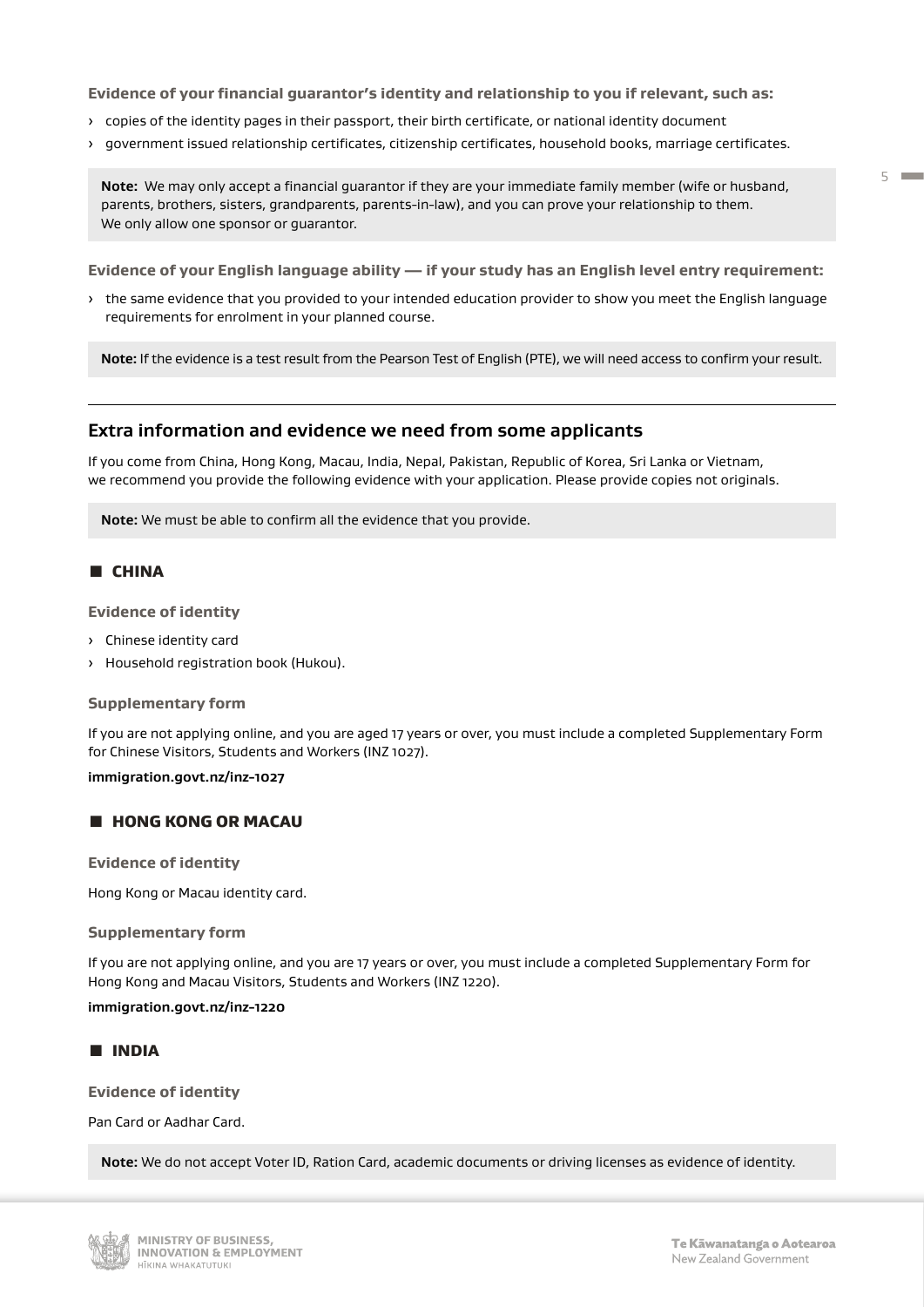#### **Evidence of having money available**

Evidence must be in your name or the name of your financial guarantor.

Do not include evidence that we cannot confirm as genuine. It can be difficult to confirm certain evidence and we recommend you do not provide the following as evidence of having money; gold loans, KCC loans, chit funds, post-office held funds, volatility/mutual funds, co-operative societies, bonds, property sales and agricultural income.

We can accept education loans as evidence of money, but only if they are from nationalised or multi-national banks with security against fixed assets that belong to you or your financial guarantor. You must provide evidence of how you will repay the loan, and a loan sanction letter that states the security, moratorium period, interest payable, repayments, and details of the security offered for the loan.

We can accept public and employee provident fund accounts as evidence, but only if they are supported by documents confirming employment such as an Income Tax Return, Form 16, salary statements, or an employer reference letter.

# Ɣ NEPAL

#### **Evidence of having money available**

Evidence must be in your name or the name of your financial guarantor.

Do not include evidence that we cannot confirm as genuine. We will be able to confidently verify evidence provided by Nepal SBI or Nabil Bank.

We can accept education loans as evidence of money, but only if they are from nationalised or multi-national banks with security against fixed assets that belong to you or your financial guarantor. You must provide evidence of how you will repay the loan.

## Ɣ PAKISTAN

**Evidence of having money available**

Evidence must be in your name or the name of your financial guarantor.

We can accept education loans as evidence of money, but only if they are from nationalised or multi-national banks with security against fixed assets that belong to you or your financial guarantor. Provide evidence of how you will repay the loan.

We can accept public and employee provident fund accounts as evidence, but only if they are supported by documents confirming employment.

## **E** REPUBLIC OF KOREA

**Evidence of identity**

Documents from your Family Census Register (Hou Jeok), such as:

- › Certificate of Family Relation
- › Certificate of Identification
- › Certificate of Marriage Relation.